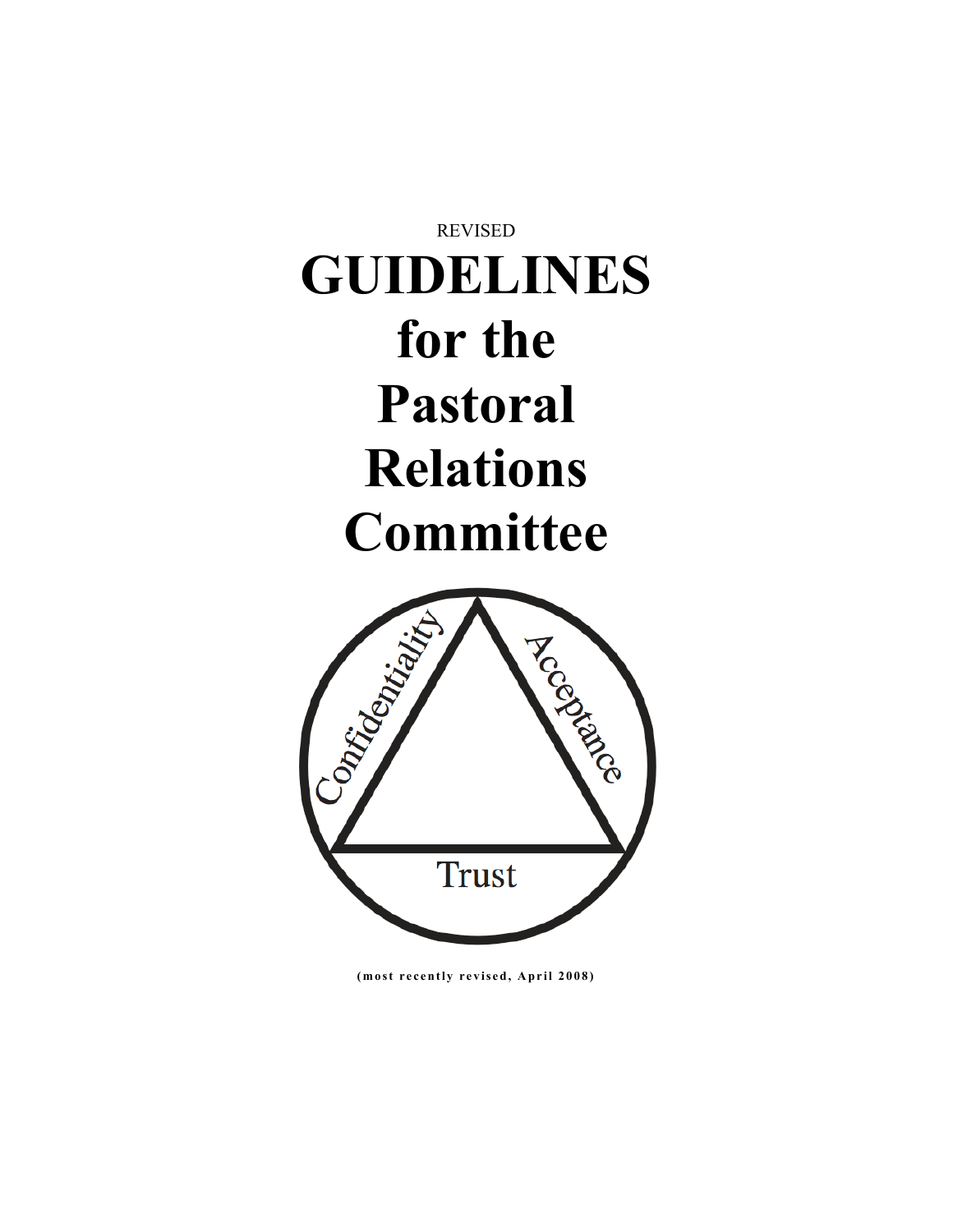## **TABLE OF CONTENTS**

|    | Introduction                                         |
|----|------------------------------------------------------|
|    |                                                      |
|    | B. Why have a Pastoral Relations Committee?1         |
|    | Building up the Body of Christ                       |
|    | Support                                              |
|    | Feedback and Communication                           |
|    | C. Foundations of the Pastoral Relations Committee 3 |
|    | Acceptance                                           |
|    | Trust                                                |
|    | Confidentiality                                      |
|    | D. Functions of a Pastoral Relations Committee 4     |
|    | Listening                                            |
|    | Support – Three $C$ 's                               |
|    | E. Format for a Pastoral Relations Committee 5       |
|    | <b>Opening Prayer/Meditation</b>                     |
|    | Sharing of Affirmations                              |
|    | Pastor's Sharing                                     |
|    | PRC Sharing                                          |
|    | <b>Special Focus</b>                                 |
|    | <b>Next Meeting</b>                                  |
|    | <b>Closing Prayer</b>                                |
| F. | <b>Frequency and Length of Pastoral Relations</b>    |
|    |                                                      |
|    |                                                      |
| Н. |                                                      |
| Ι. |                                                      |
|    | <b>Board Approved</b>                                |
|    | Size                                                 |
|    | Selection                                            |
|    | <b>Qualification for Members</b>                     |
|    | Length of Term                                       |
|    | <b>Integration of New Members</b>                    |
|    | Relationship of the PRC to the Board & Congregation  |
|    | <b>Personnel Functions</b>                           |
|    | Congregations with Multiple Staff                    |
|    | <b>Special Focus</b>                                 |
| J. |                                                      |
|    |                                                      |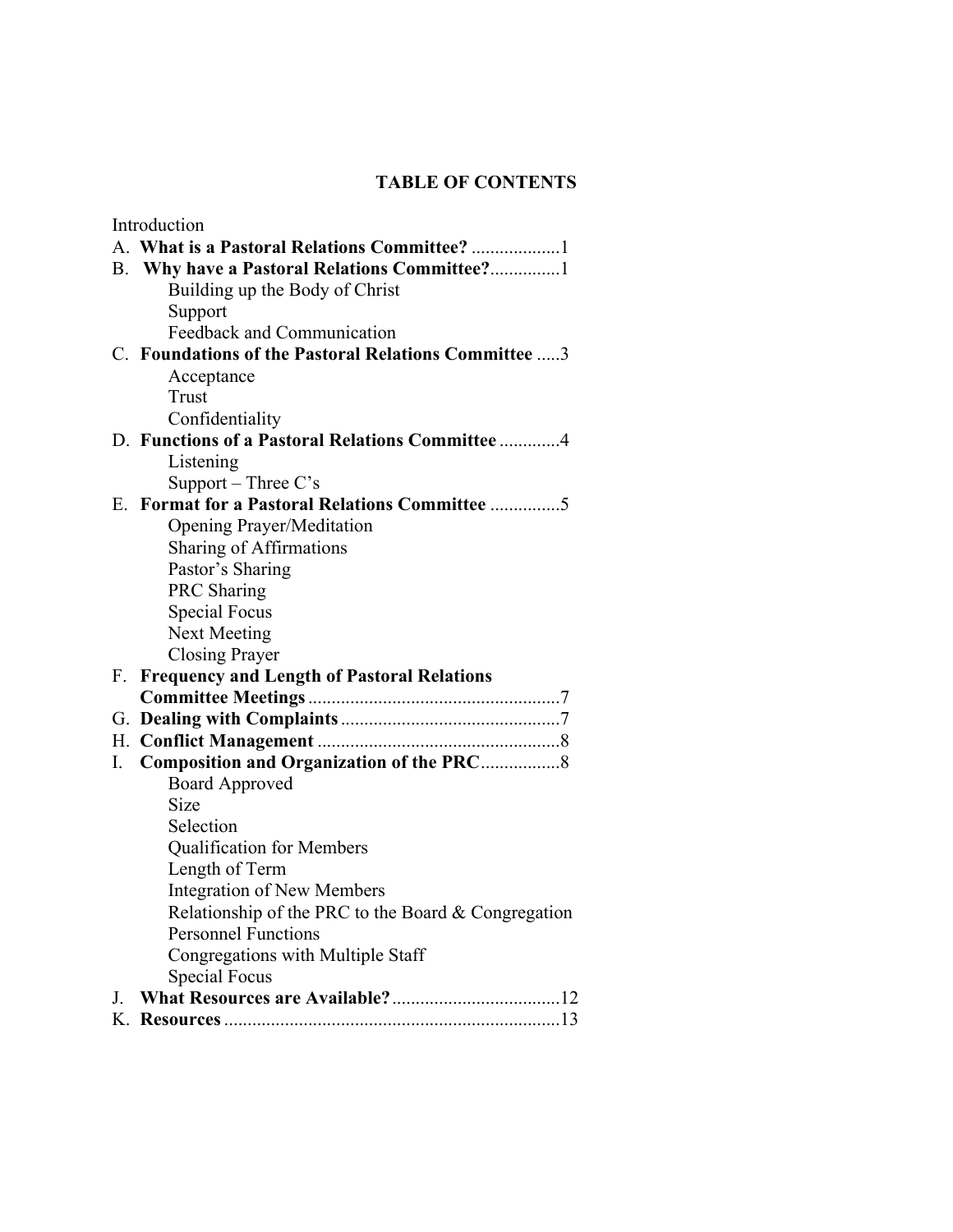## **INTRODUCTION**

These guidelines are an adapted and updated version of a document originally developed and distributed by the Christian Church in Indiana. The original document was written in 1980 with the help of the Rev. Dr. Ron Parker while he was on the Indiana regional staff; it was updated in 1990 by the Rev. Dr. Edward Weisheimer, who based his revision on a comprehensive study of Pastoral Relations Committees conducted over a ten year period as part of his Doctor of Ministry project.

The Indiana guidelines were updated for use in Nebraska, and

the Resource List was also updated at that time. Permission has been given to the Office of Search and Call at Disciples Home Missions, by the Indiana and Nebraska regions, to make this material available in printed and electronic format with some minor changes to provide a more generalized document.

While every situation is different, these guidelines offer suggestions that will help congregations establish and maintain an effective Pastoral Relations Committee (PRC).

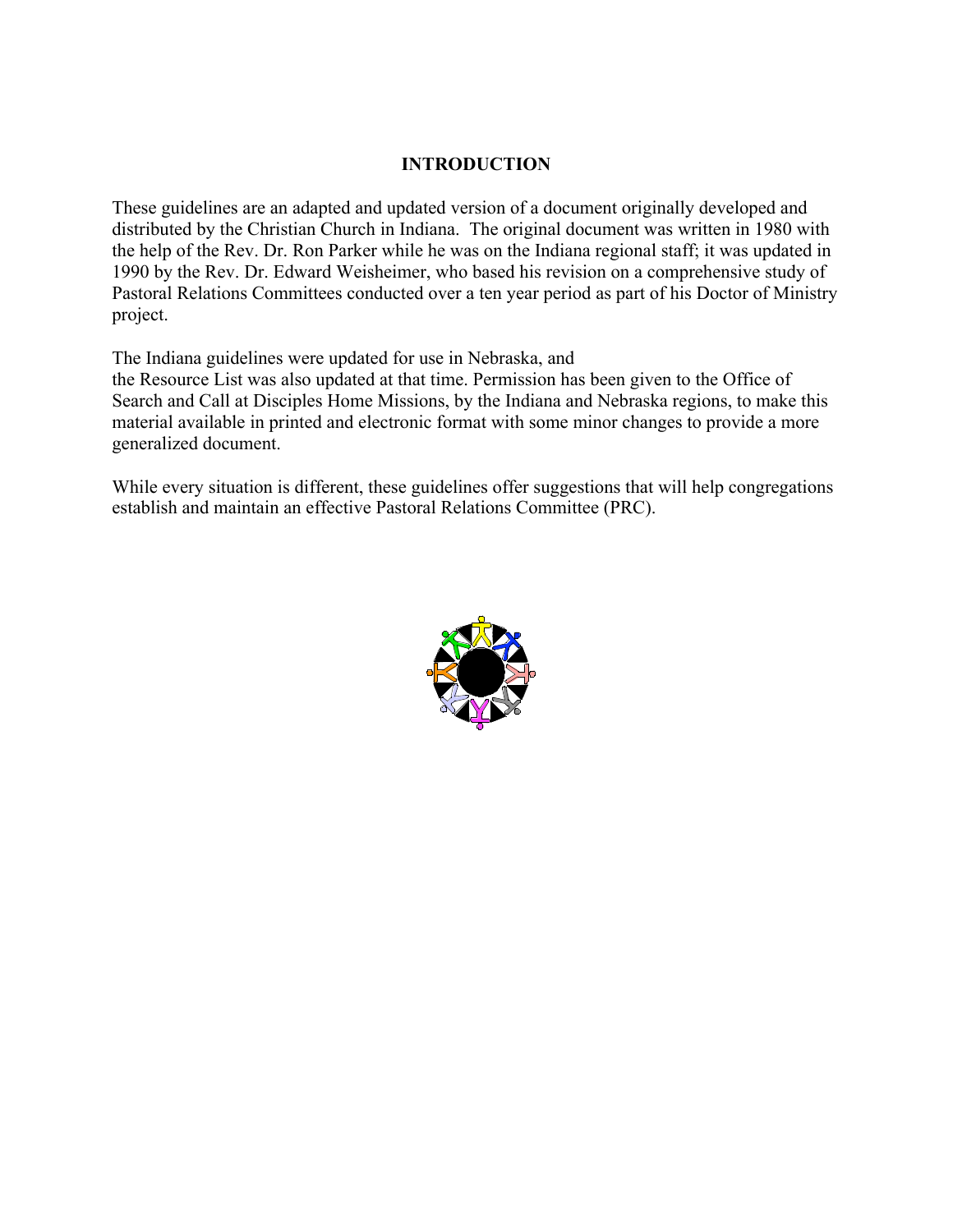#### **A. WHAT IS A PASTORAL RELATIONS COMMITTEE?**



A Pastoral Relations Committee (PRC) is a small group of persons who provide *support* for the pastor and provide a *regular channel of communication* between the pastor and the congregation. The PRC functions to augment and enhance the variety of informal and formal means of *support and communication* in the congregation.

## **B. WHY HAVE A PASTORAL RELATIONS COMMITTEE?**



There are three basic reasons for a congregation to have a PRC:

## **1.** *Building Up The Body of Christ*

The *first* reason is to *build up the life of the church and its ministry.* The church is the body of Christ, knit together by God for the mutual up-building of life. Ephesians 4:15-16 says:

*Rather, speaking the truth in love, we are to grow up in every way into him who is the head, into Christ from whom the whole body, joined and knit together by every joint with which it is supplied, when each part is working properly, makes bodily growth and up-builds itself in love. -Ephesians 4:15-16*

This responsibility calls for sensitive care and careful discernment regarding what is beneficial, and is to be exercised in a humble and loving way.

## **2.** *Support*

The *second* reason to have a PRC is to provide focused, consistent support for the pastor. Ministry is a high stress profession. The high level of personal and congregational expectations contribute to the need for support. Being a primary *care-giver*, the pastor needs a supportive environment for renewal.

All human beings need the love and support of other human beings. Personal growth and the effectiveness with which a person functions depends in large measure upon the quality, if not the quantity, of support she or he receives. The PRC is a way in which a congregation is intentional about providing support for it's pastor and family.

Focused attention has been given in recent years to *clergy stress*. Following is a summary statement about some of the facts that contribute to stress.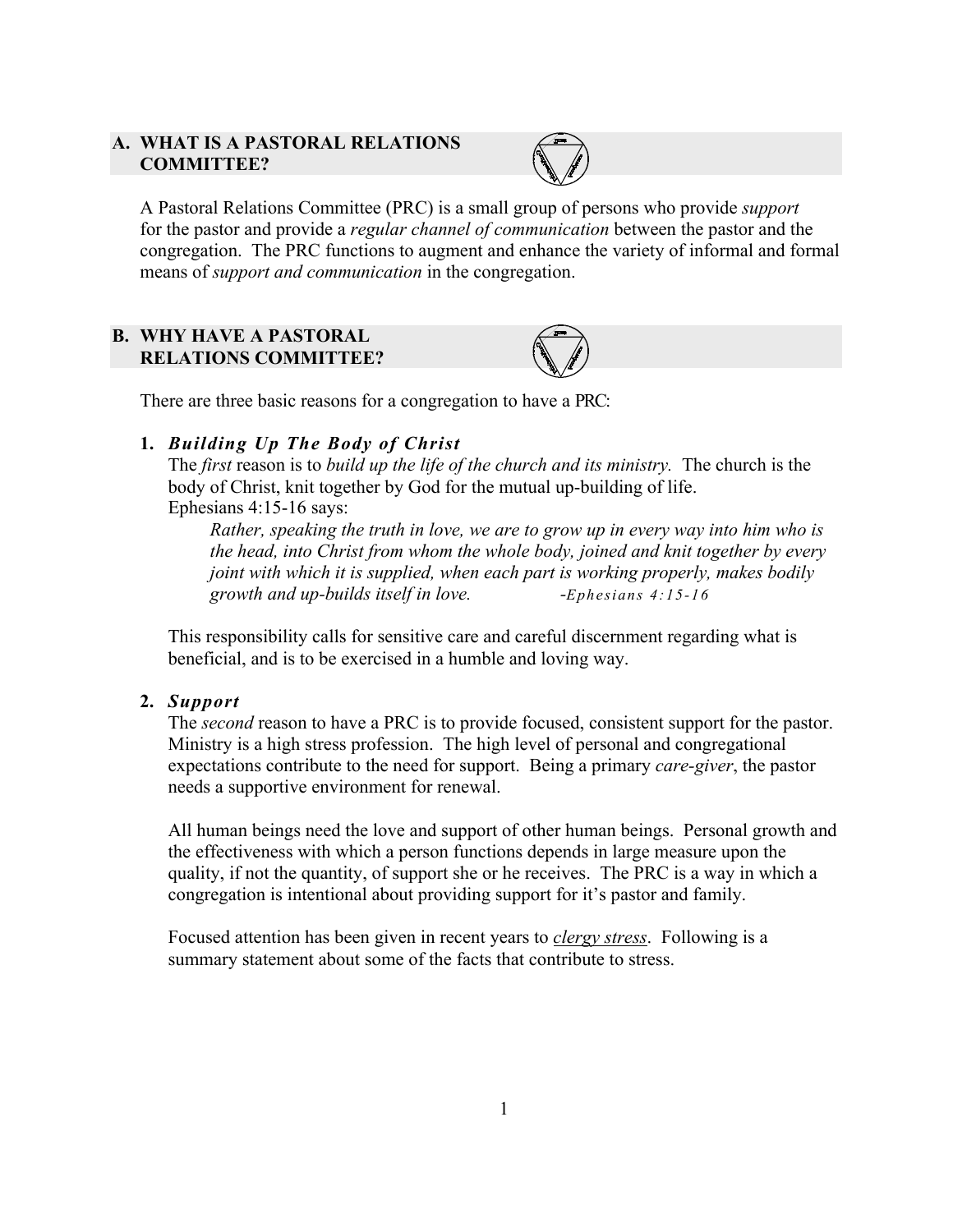*Work related stress factors for parish ministers can include:*

| role ambiguity $-$     | uncertainty about what your job includes                                                                                                                                |
|------------------------|-------------------------------------------------------------------------------------------------------------------------------------------------------------------------|
| role conflict $-$      | clash between ministerial functions and personal or family life                                                                                                         |
| $role$ overload $-$    | being overwhelmed by the expectations of parishioners                                                                                                                   |
| time demands $-$       | constantly being thrown off schedule by unexpected issues                                                                                                               |
|                        | <b>lack of pastoral care</b> $-$ not having a solid counselor to turn to with your own problems                                                                         |
|                        | lack of opportunities to "de-role" $-$ to be taken care of yourself, for a change                                                                                       |
| relocation -           | to a new area or job                                                                                                                                                    |
| career uncertainty $-$ | knowing your whole future can depend upon how you get along<br>in one parish                                                                                            |
| $lonelines -$          | the fact that few outside the ministry understand the demands on<br>you that make you feel isolated even in the midst of commitment<br>from "Clergy Stress and Burnout" |

Additionally, changing social patterns, demographic transitions, marginalization of the church, and conflicting beliefs are factors that contribute to *ministerial stress and impact the pastor's family life*.

The pastor's spouse/partner has a role unlike that of the spouse/partner of other professional people. This person can be put in the middle, between the pastor and the congregation, and is expected to fulfill many roles. Consequently, the PRC needs to be sensitive to the experiences of the spouse/partner.

#### **3.** *Feedback And Communication*

The third reason for a congregation to have a PRC is to provide a regular channel of communication for cultivating an open, affirmative and creative relationship between the pastor and congregation, and enabling the church to fulfill its mission effectively. Communication is a vital ingredient in the provision of support.

Regular meetings are essential for maintaining relationships at an optimal level.

Maintenance of a *regular schedule* guards against the PRC becoming a *crisis* management agent. By providing a regular means of feedback and sharing, the PRC helps to prevent major crises and helps in the building of trust which is crucial to the function of ministry.

Studies of over 50 PRC's conducted in 1988-89 confirmed that the PRC is valued even more highly by PRC members than by the pastor. Those who serve as pastors, by and large, greatly appreciate the support and the feedback. However, the PRC members ranked the value of the experience more favorably. The pastor is vulnerable in the process because she or he is being evaluated. PRC members and the pastor all need to keep in mind the "unevenness" of the relationship and process.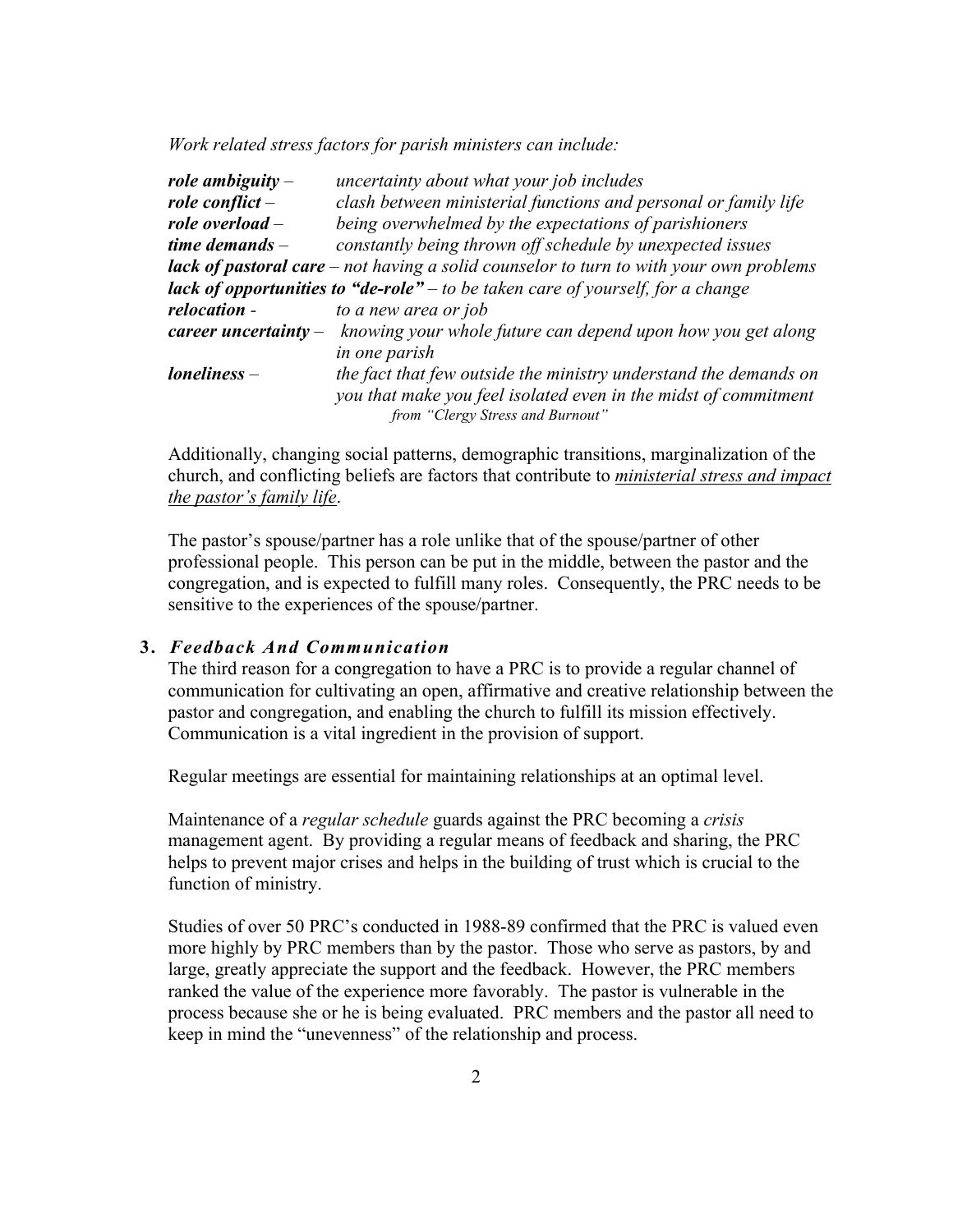#### **C. FOUNDATIONS OF THE PASTORAL RELATIONS COMMITTEE**

Acceptance, trust and confidentiality are the foundations for an effective PRC.

#### **1.** *Acceptance*

The church is created and sustained in God's grace and unconditional love. Even in the state of our human frailties and weaknesses, we are affirmed. The PRC represents this love and grace to the pastor. It does not represent the concept, "my pastor, right or wrong," in the sense of being above reproach. Neither does it place the pastor on a pedestal, having idealized expectations of her/him. The goal is to accept the pastor as a person and work together with the pastor in a trusting climate to fulfill the ministry.

#### **2.** *Trust*

Trust is fundamental to ministry and particularly to the workings of the PRC. Trust involves mutual acceptance and respect. It involves the receiving and care of the selfdisclosures of another in ways that uphold a person's dignity and protects a person's privacy. It calls for integrity in sharing. It means the opening of one's life, overcoming the fear of violation of the person's being. PRC's are to foster trusting relations in order to be as supportive and as open as possible to one another.

#### **3.** *Confidentiality*

Along with acceptance, confidentiality is the under-girding of trust. Confidentiality gives a person the assurance that one's self-disclosure will not be revealed. This is essential to building and maintaining trust. Confidentiality, therefore, means safeguarding information which has been determined to be "classified" by the PRC as a sacred trust. This means not revealing information, even to a spouse/partner. Part of what acceptance and confidentiality means is the willingness to let a person be who she or he is and to guarantee privacy.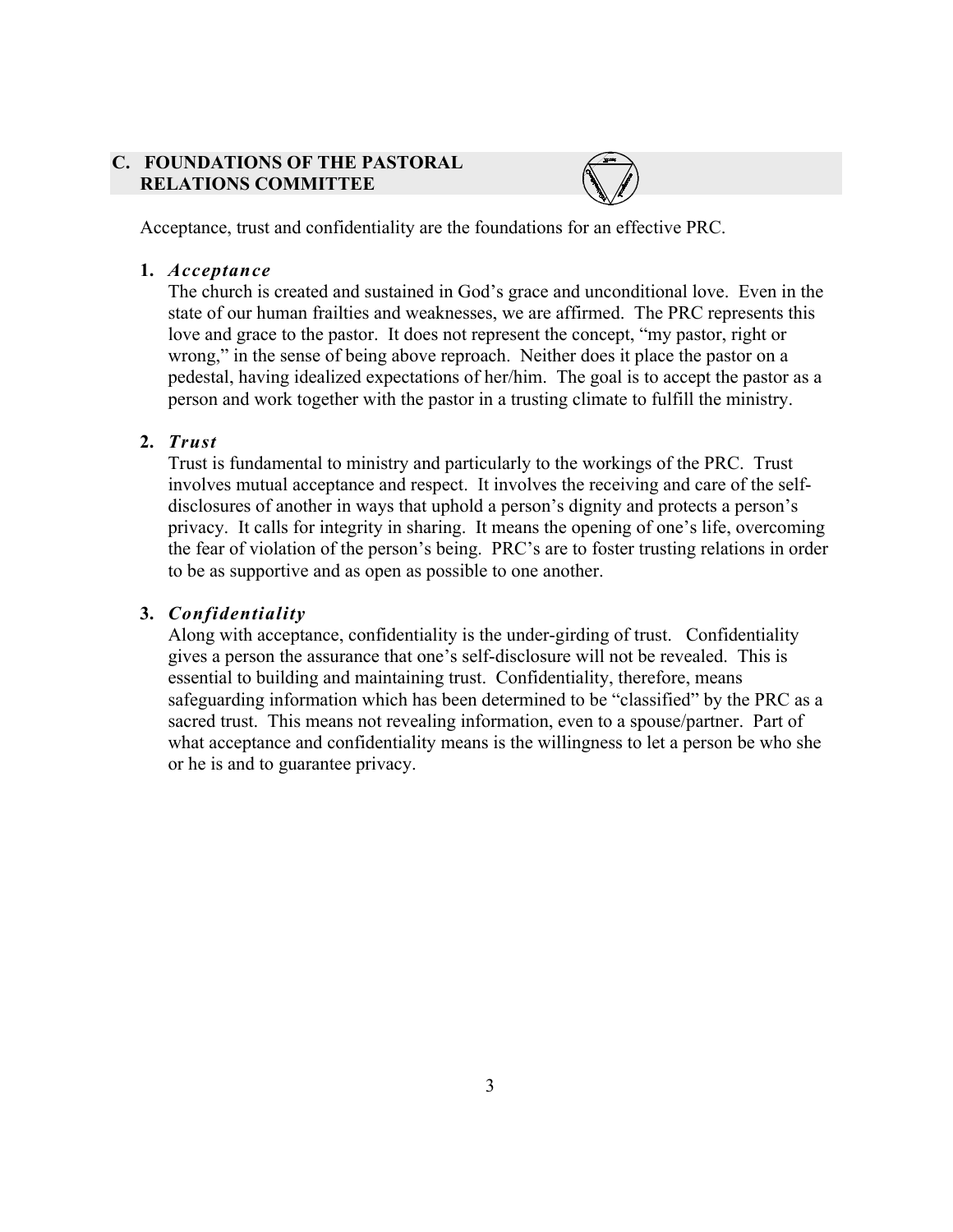## **D. FUNCTIONS OF A PASTORAL RELATIONS COMMITTEE**



The PRC's focus is *relational* as opposed to being a task centered group. It will give attention to feelings and emotional factors of ministry in the context of building up the body of Christ.

## **1.** *Listening*

Listening is a vital part of ministry. Listening is not merely a means to an end, or an instrument to achieve a goal; rather *listening* in and of itself is a presence and an affirmation of another. Listening is the essence of ministry.

Dietrich Bonhoeffer says in, *Life Together:*

The first service that one owes to others in the fellowship consists in listening to them…We should listen with the ears of God that we may speak the Word of God.

The work of the PRC consists of *active listening.* Active listening involves listening with the "third ear." It consists of paying close attention to feelings and body language. It consists of attention to the manner as well as content of what is heard. It means careful discernment and asking follow-up questions in order to fully understand what is being shared. Active listening involves checking one's perceptions by repeating to the speaker what was heard.

- **2.** *Support (the Three C's)* A central dynamic in the function of a PRC is support. Following are "Three C's" that provide a fuller definition of what constitutes support. Of the three, clarification will probably be the central focus of PRC sharing.
	- Comfort: This involves affirmations and expressions of care, appreciation, and acceptance.
	- Clarification: This involves integration of information, developing a holistic picture, sorting out the relevant from the irrelevant, and giving a focus to matters.
	- Constructive Criticism: This is probably the most difficult element. People are sometimes reluctant to criticize and are not always constructive. It means offering critical appraisal on matters of concern, or biblically speaking, to "speak the truth in love."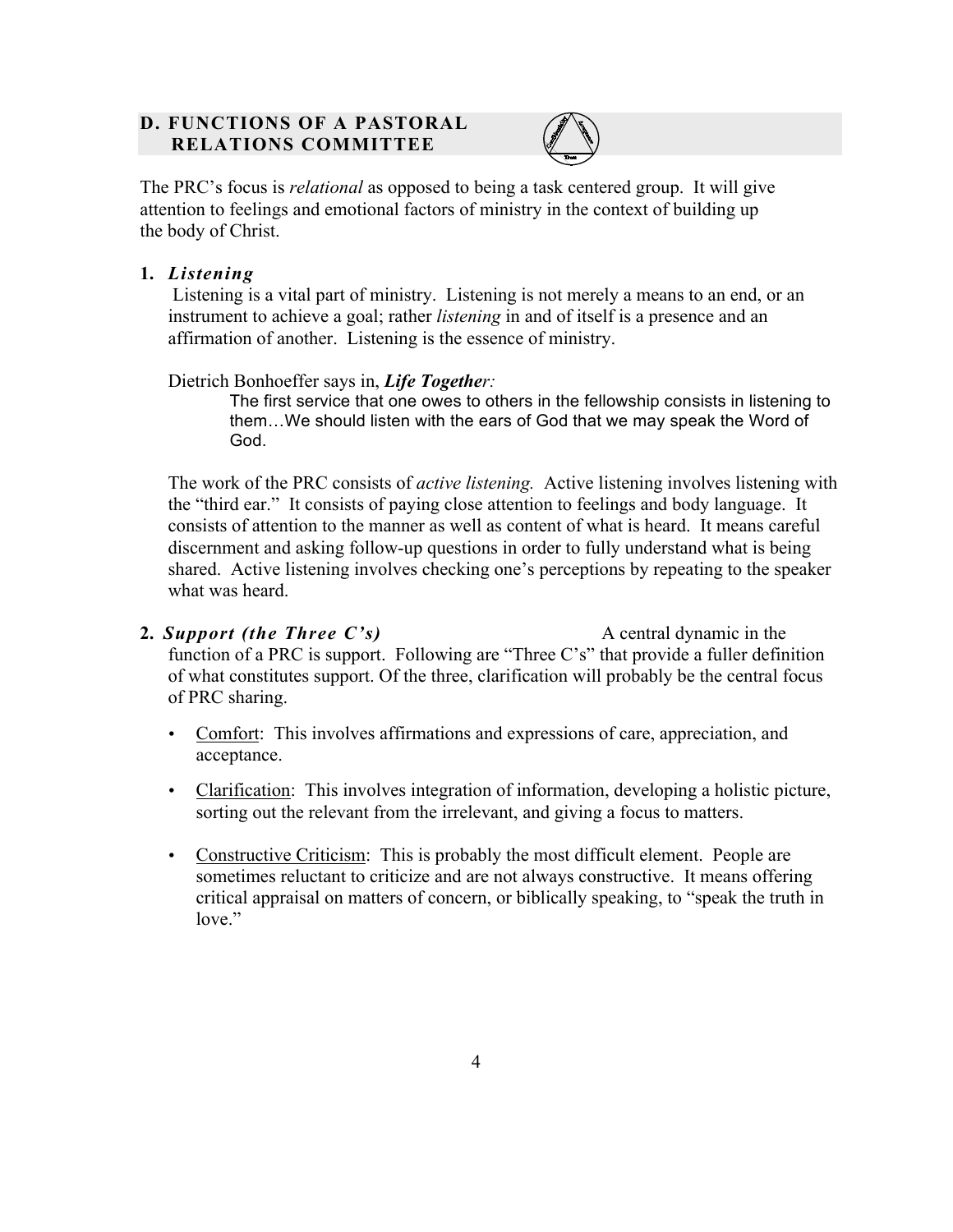#### **E. FORMAT FOR A PASTORAL RELATIONS COMMITTEE**



The format for a PRC session is important because it provides a framework for keeping the purposes intact. Following is a suggested format to help keep the PRC focused.

*(Note: The pastor is to be present at all PRC meetings.)*

**1.** *Opening Prayer and/or Brief Meditation*

The chairperson could do this or request members to share in this responsibility on a rotating basis.

## **2.** *Sharing of Affirmations*

PRC members share anecdotes, praise, bouquets, or affirming words of the pastor's ministry.

## **3.** *Pastor's Sharing*

The pastor is given the opportunity to share whatever is on her/his heart or mind. The PRC members might facilitate the pastor's sharing through a means of "Five S's."

Sharing Techniques; the "Five S's":

- a. Successes**:** There is no standard definition of "success." Whatever the pastor considers to be a success may be shared.
- b. Surprises**:** Anything that has been or is a surprise in the life of the congregation or the ministry.
- c. Satisfactions**:** What has given the pastor satisfaction, even though it may not be seen as a success.
- d. Solutions**:** What are the challenges the pastor is facing? Are there problems to which she/he is seeking solutions? Are there theological matters that are challenging the pastor that she/he is working out in her/his mind?
- e. Sadness**:** This is a most significant element of sharing. Are there losses, hurts, etc., which are occasions for personal or congregational grief?

*Note: The pastor does not disclose any information that has been shared with her/him in counseling or other confidential sessions with members.*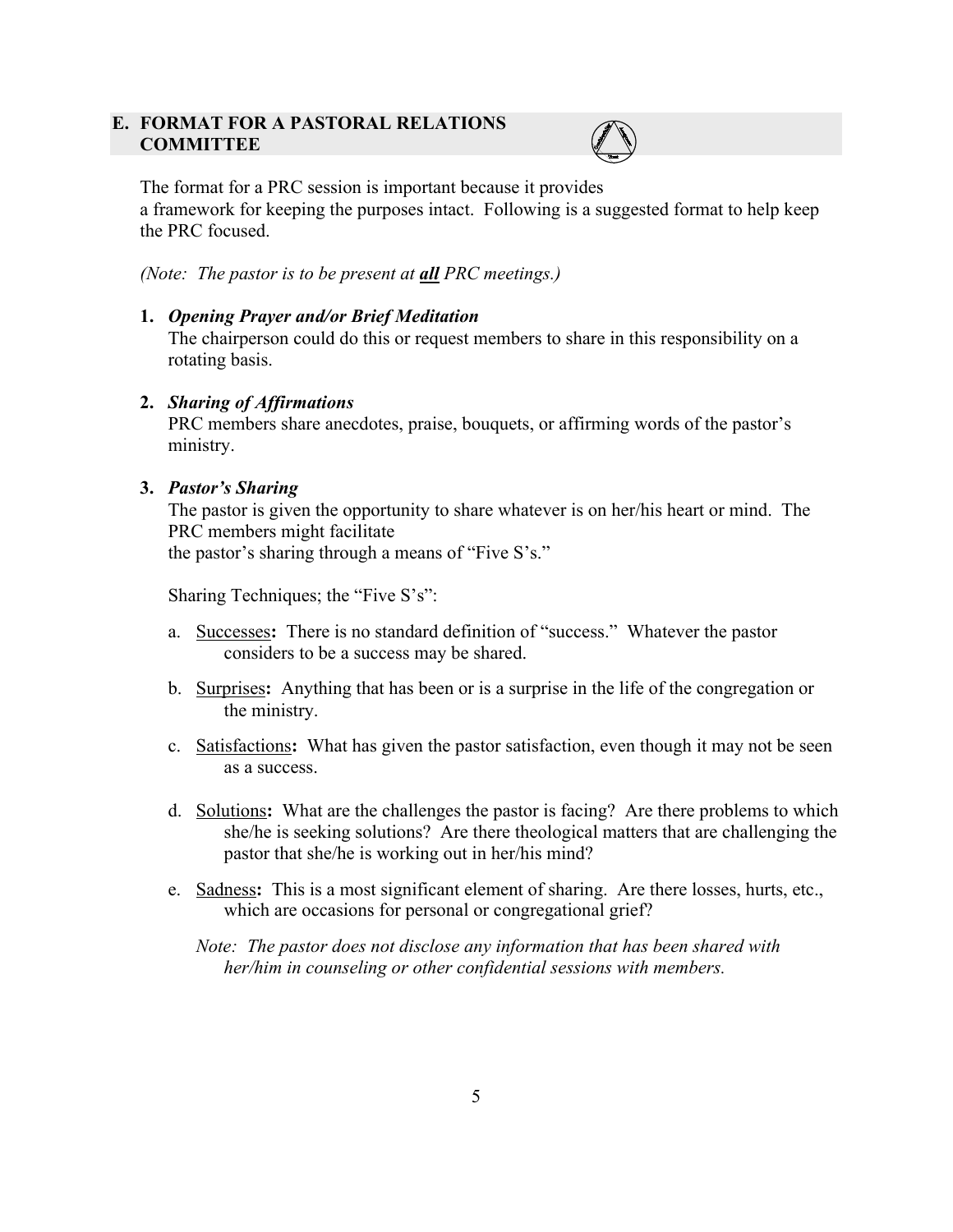#### **4.** *PRC Sharing*

PRC members share feedback and concerns as the next matter in the session.

#### **5.** *Special Focus*

If the meeting is to have a special focus, it should be given attention at this point. Items 2-4 may be abbreviated in the case of a special focus that needs extra time. It is recommended that special focus items be limited to two or three per year*. (Items of possible special focus are described later in the guidelines.)*

## **6.** *Next Meeting*

Announce and verify the date and time of the next meeting.

## **7.** *Closing Prayer*

The chairperson, or another member, closes the meeting with prayer.

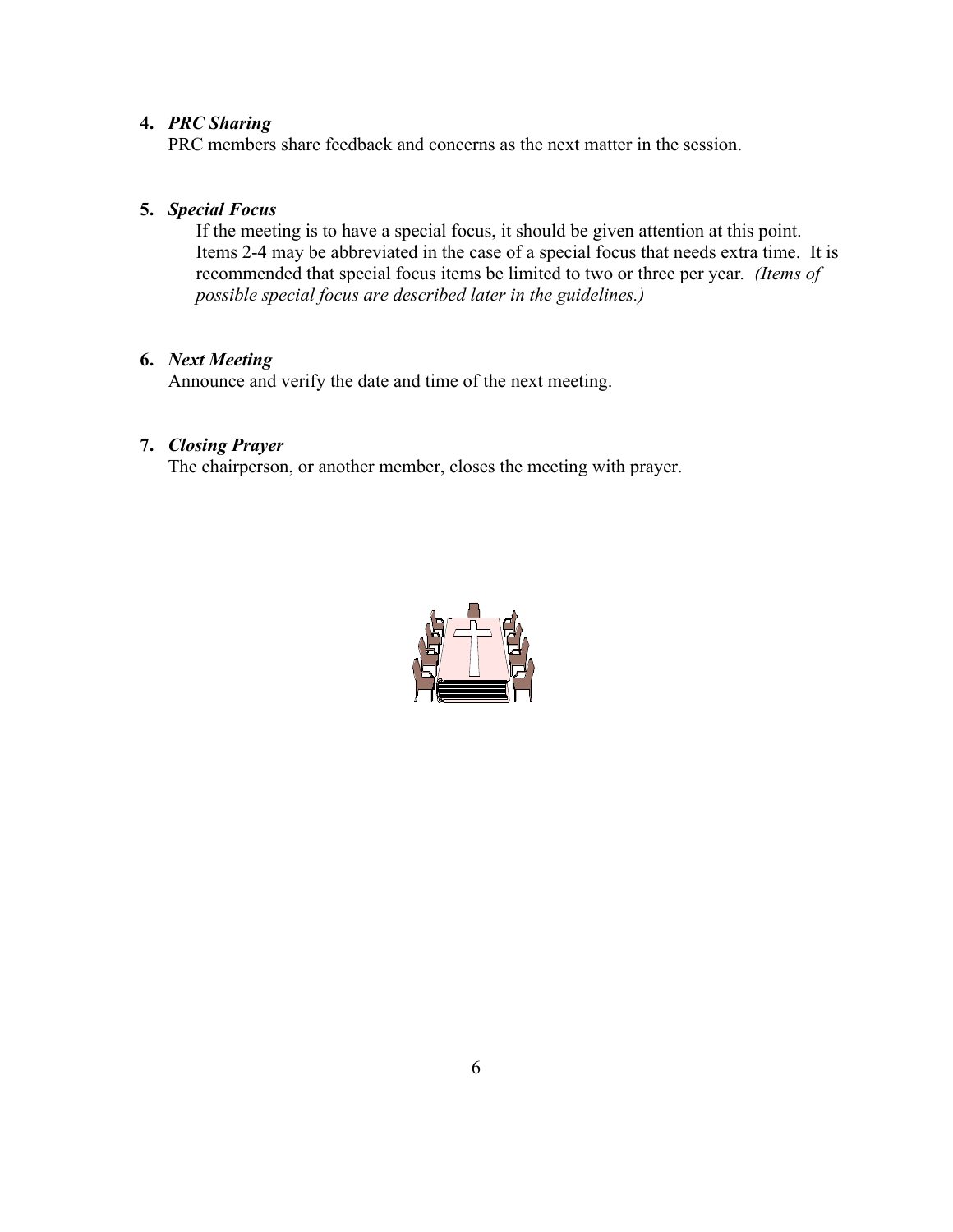## **F. FREQUENCY AND LENGTH OF PASTORAL RELATIONS COMMITTEE MEETINGS**



Ideally, the PRC is to meet once per month, but 8-9 times per year is often sufficient to maintain the continuity and sustain the dynamics as a regular means of support and feedback.

*Regularly scheduled* meetings, *convened and chaired by the chairperson,* are essential to maximize the effectiveness of the PRC. The PRC may need extra time at the outset of the year to find the optimal meeting time. It is recommended that PRC's do not meet just prior to other meetings (e.g. board of committee meetings) or worship services.

Ninety minutes is a sufficient length of time for a PRC meeting. Respect this schedule. It will contribute to an effective PRC.

## **G. DEALING WITH COMPLAINTS**



Supporting direct communication in the congregation is the role of the PRC. This enhances communication and prevents the PRC from becoming a "lightening rod" for complaints. The PRC is not intended to replace or disrupt the flow of communication in a congregation. The PRC always encourages persons to relate directly to others, or to the pastor, with a complaint or a concern. For example, if someone shares a matter with a PRC member, that PRC member should listen attentively. After the matter is shared, the PRC member inquires, "Have you shared this with\_\_\_\_\_\_\_\_?" *(the person who is the subject of the concern).* If the person says "No," then the PRC member is to advise that person to talk with the individual directly.

However, if the person says that she/he has been stifled, or met resistance, when sharing the matter directly, then the

PRC member may agree to bring the problem to the PRC. Permission from, and identification of the persons involved, are necessary to address matters most effectively.

An extremely important element in handling complaints is *how* a PRC deals with them.The key to dealing in a positive way with feelings, particularly negative ones, is active listening.

Elements of *active listening* include:

- Openness to hearing
- Attempt to understand the feelings being expressed
- Ability to state the feeling
- Non-defensive behavior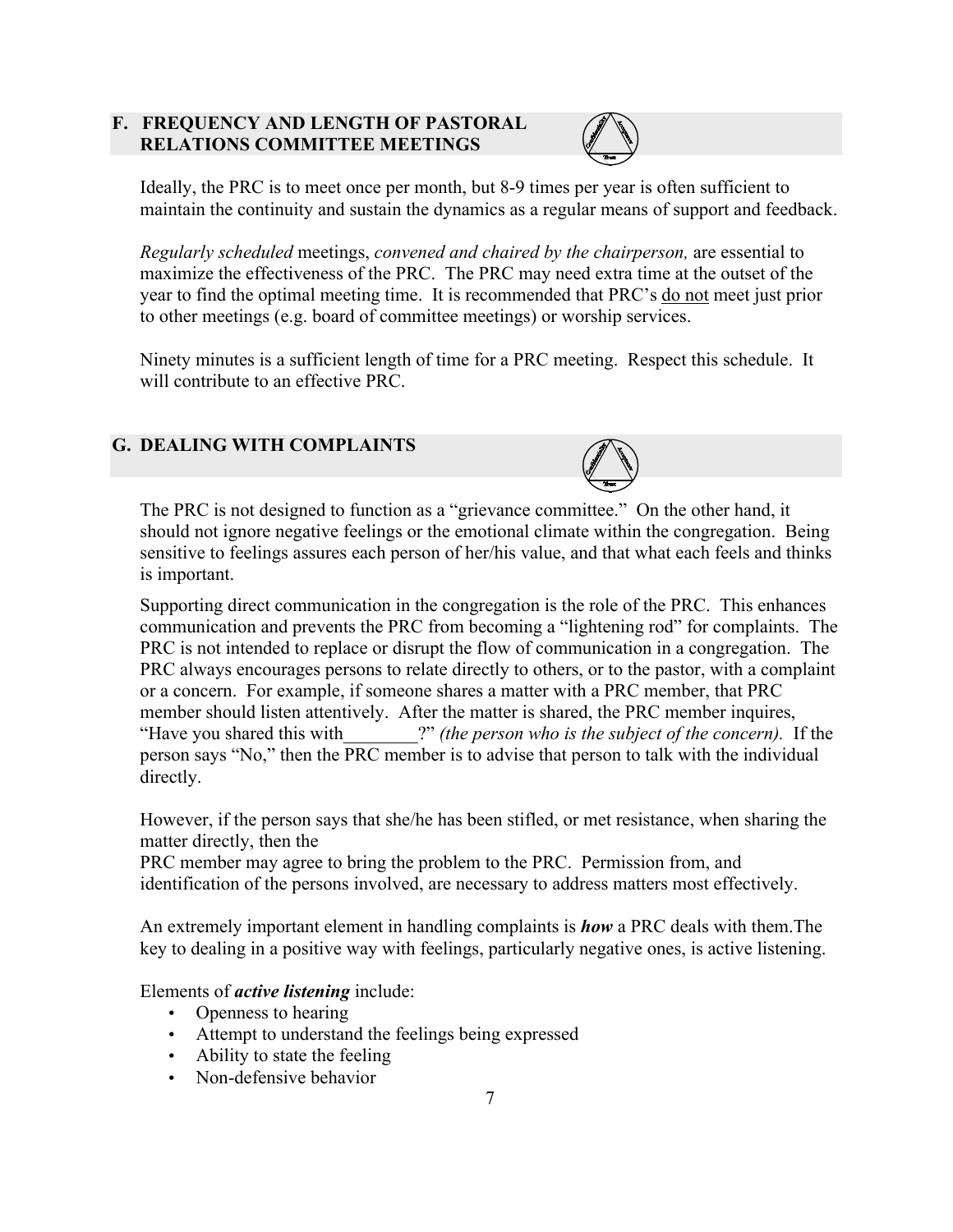Essential to doing a good job of listening to the congregation is the attitude of the minister: her/his willingness to entertain feedback and to practice active listening.

A PRC should not allow itself to be used as a pressure group to get the minister to behave in a certain way. When complaints are expressed to a PRC member about the minister, it may be a "cop out" on the part of the person who should express their concern directly. PRC members should listen attentively to people, but they must also make judgments about the relative significance of the input: whether to advise the person in another direction, and whether or not to enter it in the PRC agenda, and whether or not to inform the minister prior to the meeting.

#### **H. CONFLICT MANAGEMENT**



The PRC is not designed to be a crisis management team, although it may be called upon to help handle a crisis from time to time. A PRC is more of a "safety valve." The elements of regular meetings, support and feedback, are designed to avoid major crises. If major conflicts arise in the congregation, it is advised that either a regional/area staff minister or another professional resource person be consulted as soon as possible to help provide conflict management.

## **I. COMPOSITION AND ORGANIZATION OF THE PASTORAL RELATIONS COMMITTEE**



- **1.** *Board-approved:* It is important that the decision to establish a PRC be ratified by the church board. Guidelines such as this document can be used for operation and procedures, but they need not be included in the constitution. It is desirable that the board confirms the persons selected to serve.
- **2.** *Size of the PRC:* A PRC should be relatively small. An optimum number would be five to six persons, in addition to the minister. This is large enough to provide for good group interaction and small enough to allow for total participation. A relatively small committee is easy to convene. But it is important that those who are selected make attendance at meetings a high priority, because too-many absences in a small group may inhibit its effectiveness. Another important reason for having a relatively small group is due to the importance of maintaining a high trust level. The ratio of members to minister is smaller, and confidentiality is more easily protected.
- **3.** *Selection of PRC members:* Because of the special nature of the PRC, it is more appropriate to select its members by appointment rather than through formal nominating and election processes. It is appropriate for the minister to provide a suggested list of names to the chairperson of the board, including at least one elder. Then, in mutual consultation between the minister and chairperson of the board, final selections will be made.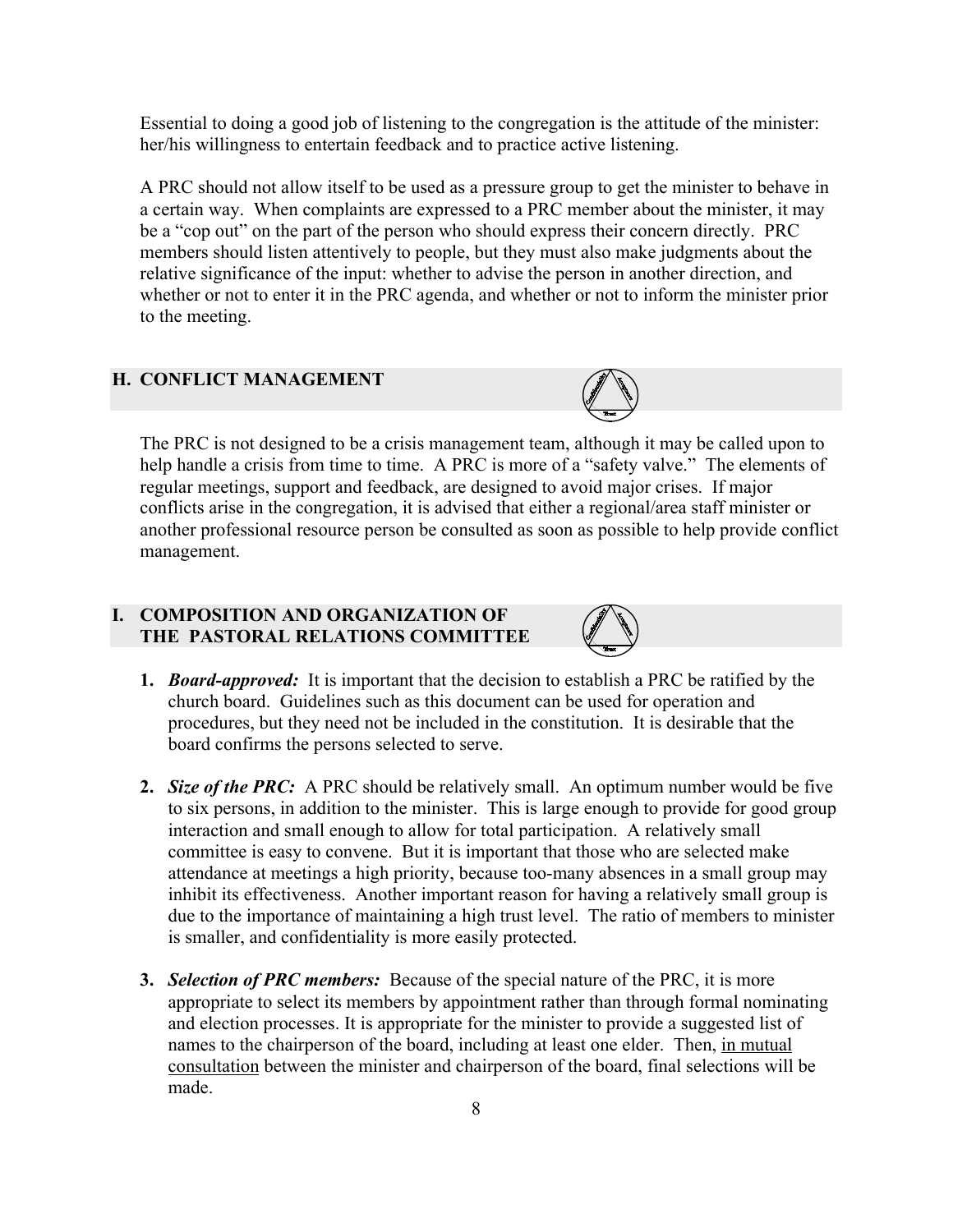Once the committee members have been selected and secured, the board chairperson will report the appointments to the church board. The committee will select its own chairperson at its first meeting (someone other than the minister). Because of the frequency of meetings, the committee may want to rotate the chairperson on an annual basis.

- **4.** *Qualifications for members:* First and foremost, the PRC members are persons with whom the pastor has a good relationship. Important characteristics include:
	- persons who are supportive of the minister with a sensitivity to the feelings and needs of both congregation and minister;
	- persons who are good listeners;
	- persons with skills in human relations and communications;
	- persons who have integrity with regard to maintaining confidentiality; both men and women, of mixed ages.

It is not particularly necessary or appropriate to include members of other committees or departments of the church simply because they represent those groups. Because the committee is small, not all the church can be represented. If input is needed from other groups, the PRC may invite representatives to its meeting and excuse them after a particular agenda is fulfilled.

It is best not to have the current chair of the board on the PRC. It is desirable to have at least one elder on the committee.

- **5.** *Length of term:* Two main factors must be considered in determining the length of term. One has to do with maintaining continuity. The other is establishing checks and balances. Rotation of members enables new perspectives to enter the process and establishes definite terms. The formation of a PRC should take place within six months following the arrival of a new minister. The search committee may be asked to serve as the PRC following the call of a new minister until a new committee can be established. This allows the minister time to get acquainted and to identify those persons who fit the suggested profile for PRC members. Depending upon the size of the committee, length of service may be set up on a three to five year basis. At the time the committee is established, it would be necessary to determine the length of term for each member in order to start the rotation. When the minister leaves the congregation, that PRC would cease to function.
	-
- **6.** *Integration of new members:* Every new PRC member needs the opportunity to be integrated into the group. Whenever she/he comes in, dynamics of the group change and the group must adjust. Every new member needs to be informed of the duties of the PFC.

An annual or biennial training session is an excellent way to equip and integrate new members. The six-person committee with a biennial training session works nicely. The regional staff minister for your area, or another suitable resource person, can conduct the training session. It is helpful periodically to review and refocus the PRC.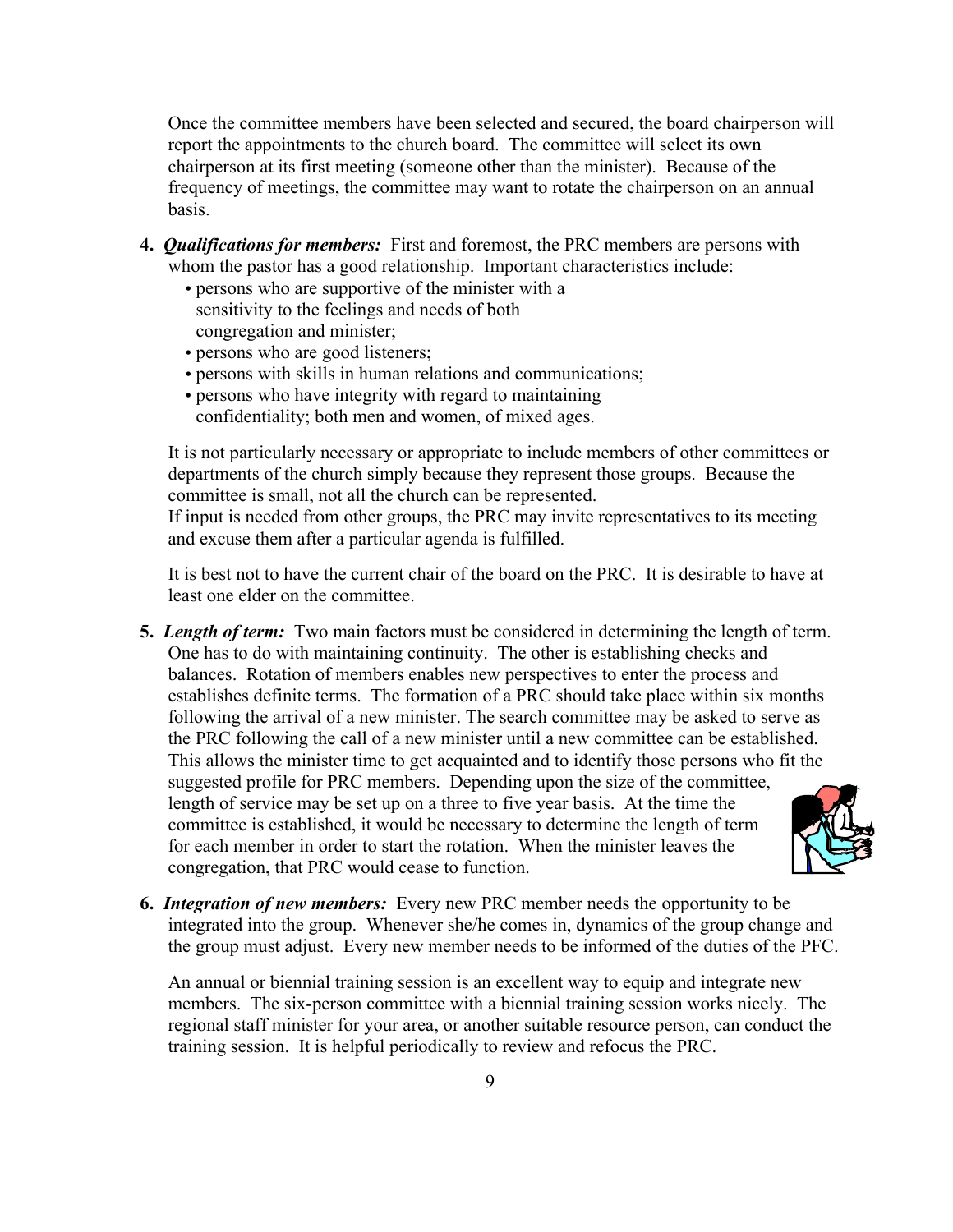**7.** *Relationship of the PRC to the Board and Congregation:* Because of its relational character and the requirements of the *trust, acceptance and confidentiality*, the PRC will not report the substance of its meetings to the board. It is appropriate to make only process reports to the board. Minutes of the PRC meetings are not required.

In addition to the support and communication functions, certain tasks may be assigned to the PRC by the congregation or its board. Beyond this, the PRC must avoid attempting to solve problems or performing tasks that appropriately belong to other groups. While it is appropriate for the PRC to discuss virtually any subject, it must scrupulously avoid assuming authority outside its intended purpose. Yet, it is in keeping with its functions in special instances for the PRC to recommend certain actions to appropriate groups within the church.

- **8.** *Personnel functions:* In some congregations, the PRC doubles as the personnel committee. In these instances, its functions ordinarily include pastoral salary review and administration of pastoral personnel policies. In congregations where the PRC is assigned these additional responsibilities, the PRC should consider these matters as a "special focus" and schedule meetings for these specific purposes. Resources for helping to address these matters are identified in the RESOURCES section of these guidelines.
- **9.** *Congregations with multiple staff:* The congregation pro-viding a PRC for more than one minister has different options. There are advantages and disadvantages to each, and the congregation will have to decide which will work best for them.

The model that appears to have the most advantages and the fewest disadvantages is a PRC for each minister. This reflects the congregation's concern that each staff-member is equally important. Each can be established according the guidelines and kept relatively small. This model allows the committee to focus on the particular feelings, needs and portfolio of the individual staff member in relation to the total church. To achieve cross communication with ministerial colleagues, periodic joint meetings of the PRC's may be held. Care must be taken that the two committees do not become competitive or at odds one another if conflicts exist between the ministers.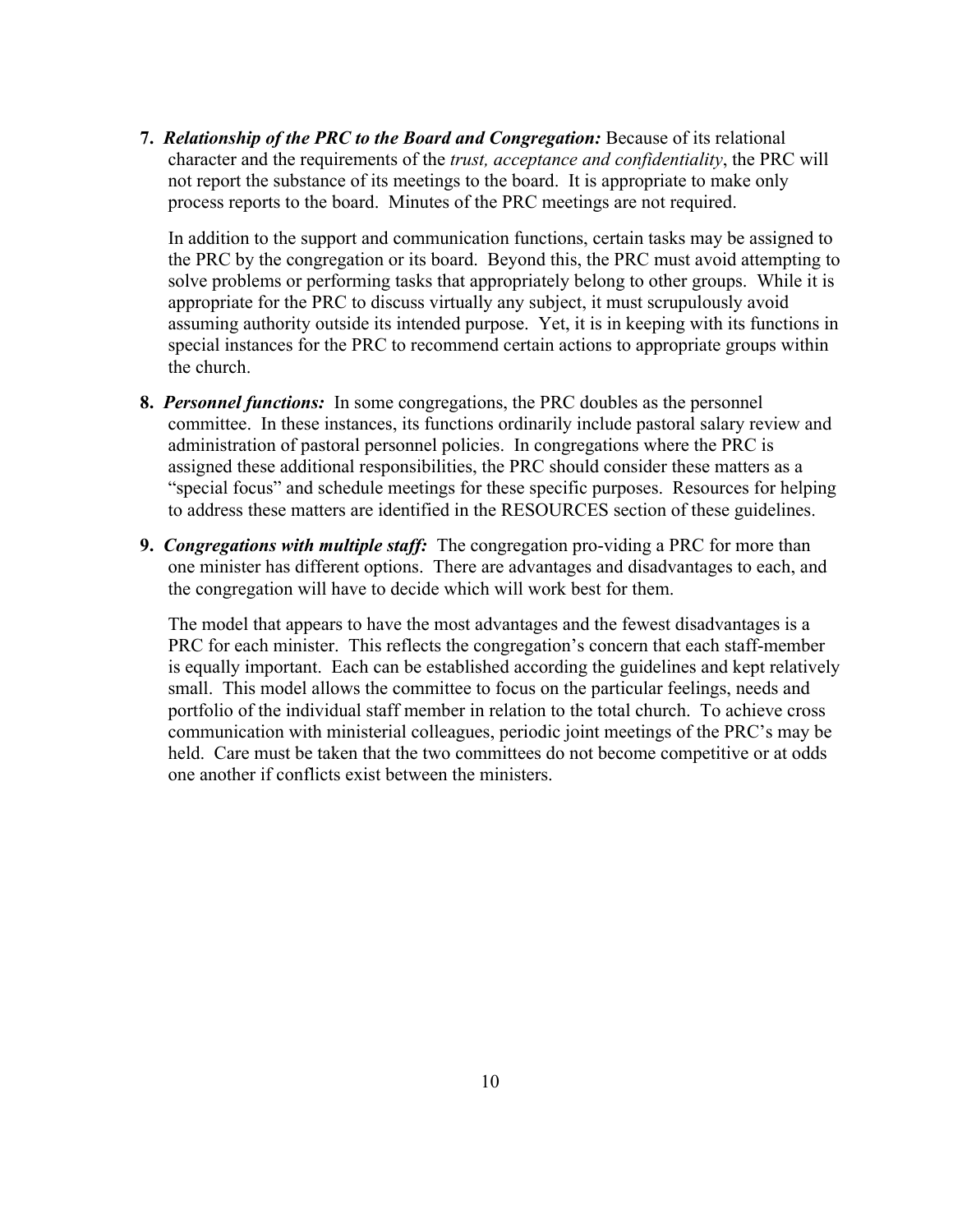- **10.** *Special focus:* From time to time it may be appropriate to give special attention to matters pertaining to ministry or personnel issues. Such items might include:
	- a. Continuing Education: Discuss goals, plans, and financial provision. Sabbatical leave guidelines are available from The Office of Search and Call at DHM.
	- b. Projecting Goals:Have the pastor develop goals for the year, and/or mid-range and/or long-range goals. These can be discussed in terms of the congregation's goals.
	- c. Performance Review:Ask the regional office for help (some have established instruments and a methodology to assist a PRC in conducting a performance review). Performance reviews should help to identify areas where professional growth and development are needed. They may help in focusing continuing education plans.
	- d. Salary and Benefits Review: You may ask for help from your region and the Pension Fund to understand and maintain appropriate compensation. The Pension Fund has material to help in this matter as do many regional offices. This focus is appropriate for PRC's that have personnel responsibilities.
	- e. Celebration of Anniversaries: Ordination anniversary, term of service, birthdays, wedding anniversaries, Week of Ministry, etc., are appropriate occasions for a celebration. Care and attention to these events is encouraged.
	- f. PRC Training: The PRC may arrange to spend time developing skills in areas such as active listening, conflict management, stress management, etc.
	- g. Parsonage:Concerns regarding the parsonage should be considered from the pastor's family's point of view.
	- h. Spiritual Growth:PRC's and the pastor are encouraged to talk about theological perspectives. Contact your regional office for help in this matter. Such efforts can open up areas for significant mutual sharing. PRC's should encourage their congregation to make provisions for an empowered and ongoing prayer life, and annual spiritual retreat, for the pastor. Sharing one's life journey is another way to focus spiritual growth.
	- i. Pastoral Weekly Routine:Have the pastor present an outline of a "week" or a month in her/his ministry as a way to talk about priorities and time management.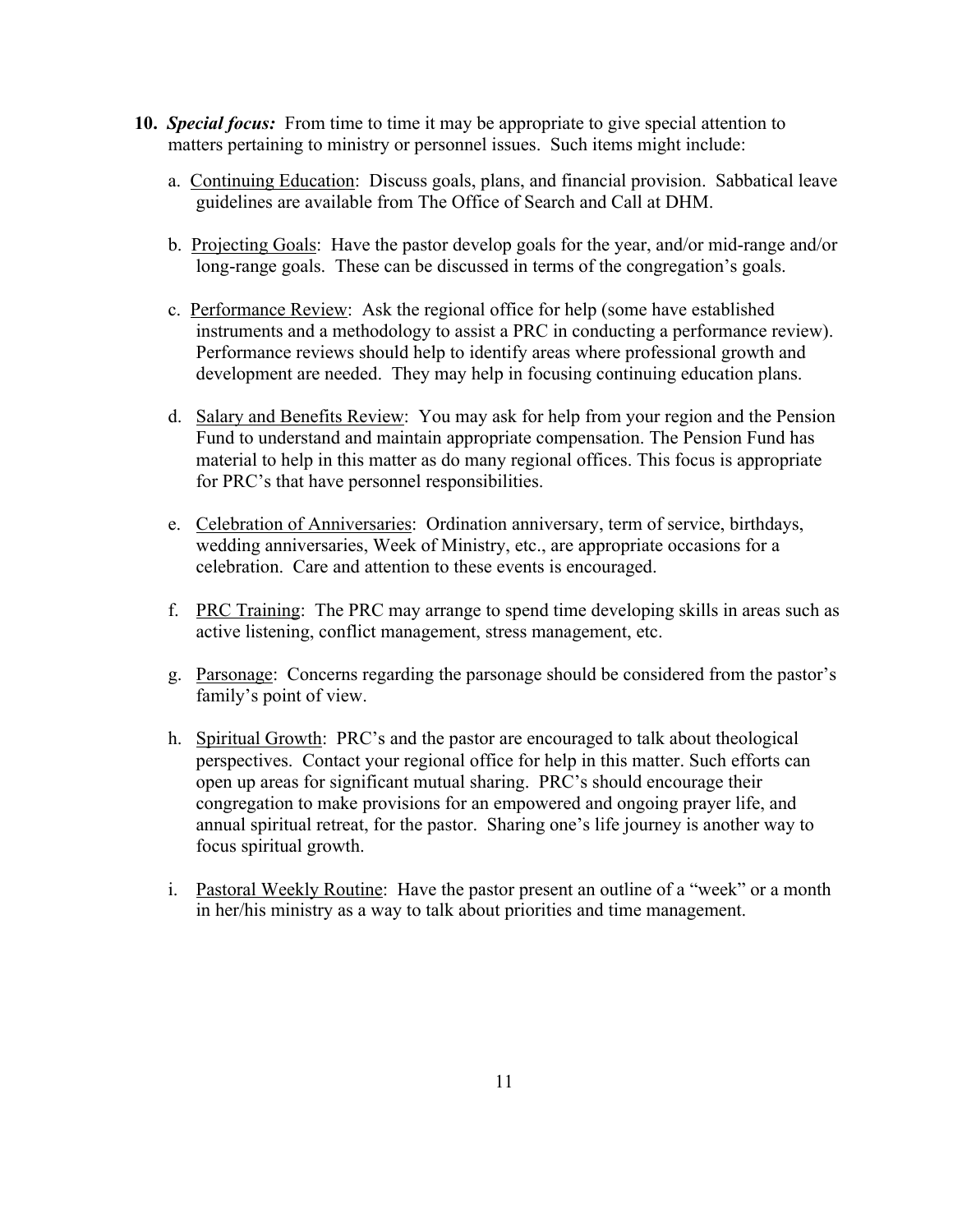j. Spouse Participation:There are a variety of ways in which the PRC involves the spouse in the caring, sharing process. Some attend the PRC on a regular basis. If regular participation is desired, the arrangements need to be worked out to mutual satisfaction. Some spouses meet only once a year with the PRC. It is suggested that this be a "night out" in more of an affirming social setting than in a meeting session. This less formal approach has proven successful in many instances. Some PRC's routinely have at last one social meeting per year that includes a meal together. Family matters may be shared routinely in the sessions. The spouse may be invited to share where it seems appropriate and is mutually agreed on.

## **J. WHAT RESOURCES ARE AVAILABLE TO ASSIST THE PRC IN FULFILLING ITS ROLE?**

Many resources are available to assist a PRC in carrying out its role, developing its concept of ministry and in performing specific tasks. It is not possible to include such information in the scope of this document. Consequently, it is very important that the PRC make an effort to avail themselves of such help.

The following suggestions represent an attempt to save PRC's members' time in looking for various resources. No attempt is made to be comprehensive. To the contrary, the resources listed here represent a much larger field of material. The resources are annotated to further assist the PRC in selecting material that will be most helpful to their
particular
need.

It is advisable to anticipate the need for PRC resources in the church budget; consideration may be given to a budget line item for the PRC. In this way, the PRC may begin to develop a library of resources for itself, or it may establish a section in the church library.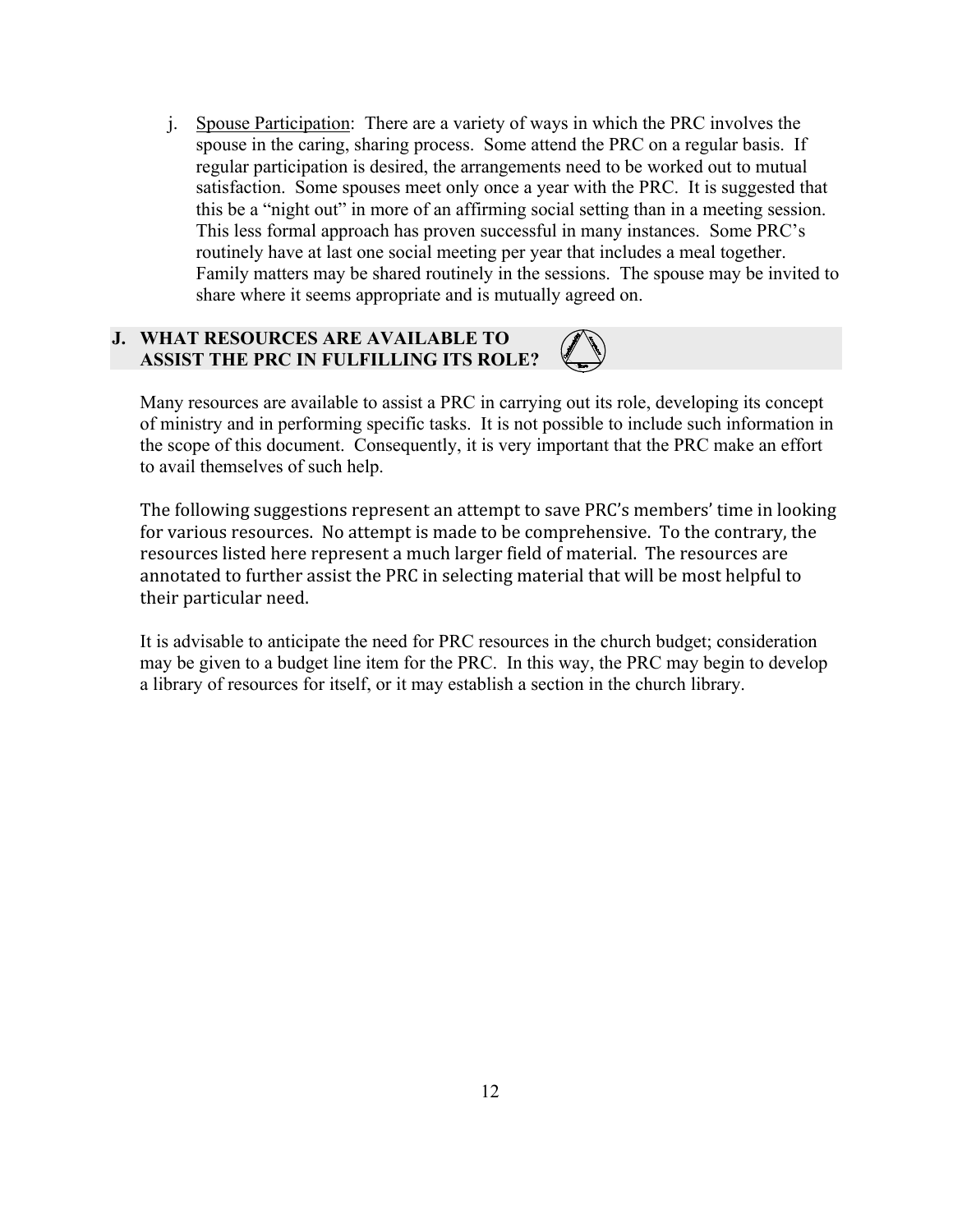## **K. RESOURCES**



## **1.** *Pastoral Relations Committee*

a.Revised Guidelines for the Pastoral Relations Committee The Christian Church (Disciples of Christ) in Indiana, 1100 West 42<sup>nd</sup> Street, Indianapolis, IN 46208

## b. Survival Tactics in the Parish – Lyle E. Schaller

Abingdon Press, Nashville, TN 1977.

Particular attention is called to Chapter 13 of this book entitled, "Why Have a Pastoral Relations Committee?" Lyle Schaller, a well-known church planner, discusses the general purpose, membership and duties of the Pastor-Parish Relations **Committee** 

#### c.My Pastor Has a Family

Church Leadership Resources, 1400 North 7<sup>th</sup> Street, Suite B, St. Louis, MO 63106-4545 Catalogue No. OCLL E05

#### **2.** *Performance Review*

- a.User Friendly Evaluation. Improving the Work of Pastors, Programs and Laity by C. Jeff Woods, The Alban Institute, #AL139
- b.What are the Priorities*?*

An instrument created by Lyle Schaller for a group analysis of how the pastor should spend her/his time in terms of priorities. It is available in Chapter 8 of his book, *The Pastor and the People*, Abingdon Press.

c. Evaluating Ministry: Principles and Processes for Clergy and Congregations by Jill Hudson, The Alban Institute, #AL133

#### **3.** *Continuing Education*

- a. Clergy Continuing Education Scholarship Funds are available from the office of Christian Vocations – Disciples Home Missions and/or Cotner College Commission on Continuing Education.
- b.Clergy Renewal: The Alban Guide to Sabbatical Planning by A. Richard Bullock and Richard J. Bruesehoff. The Alban Institute, #AL214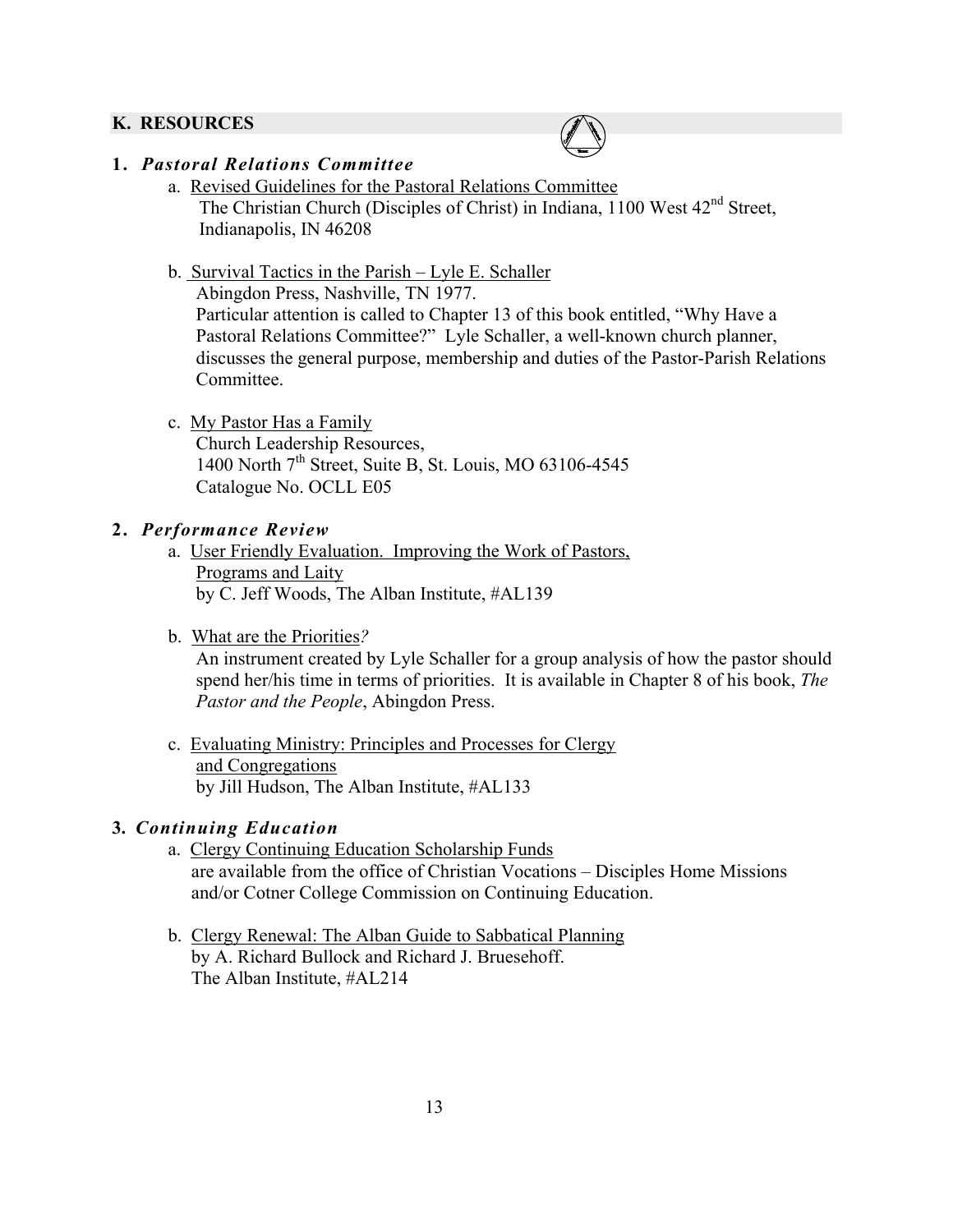#### **4.** *About Ministry*

a.New Beginnings, Pastorate Start-up Workbook

by Roy M. Oswald. Available from The Alban Institute (1-800-486-1318). Leads the pastor through steps of self-discovery and analysis in beginning a new pastorate.

- b.New Visions for the Long Pastorate by Oswald, Hinand, Hobgood and Lloyd. Available from The Alban Institute. (1-800-486-1318)
- c.A Time for Change? Re-Visioning Your Call By James E. Hightower, Jr. and W. Craig Gilliam - 2000. The Alban Institute, #AL224. (1-800-486-1318)
- d.How to Thrive in Associate Staff Ministry By Kevin E. Lawson, 2000. The Alban Institute, #AL218. (1-800-486-1318)
- e.Re-Calling Ministry By James E. Dittes. Chalice Press (ISBN 0-8272-3217-9). To order: 1- 800-366-3383.
- f.Learning While Leading Increasing Your Effectiveness in Ministry by Anita Farber-Robertson, 2000. The Alban Institute
- g.The Vital Church Leader by R. Robert Cueni, Effective Church Series. Abingdon Press.

#### **5.** *Managing Time*

- a.The 7 Habits of Highly Effective People by Stephen R. Covey. Simon and Schuster
- b.The Time of Your Life: Self/Time Management for Pastors by Robert L. Randall, Abingdon Press
- c.Managing Time at the Speed of Change by Daryl R. Conner, Villand Books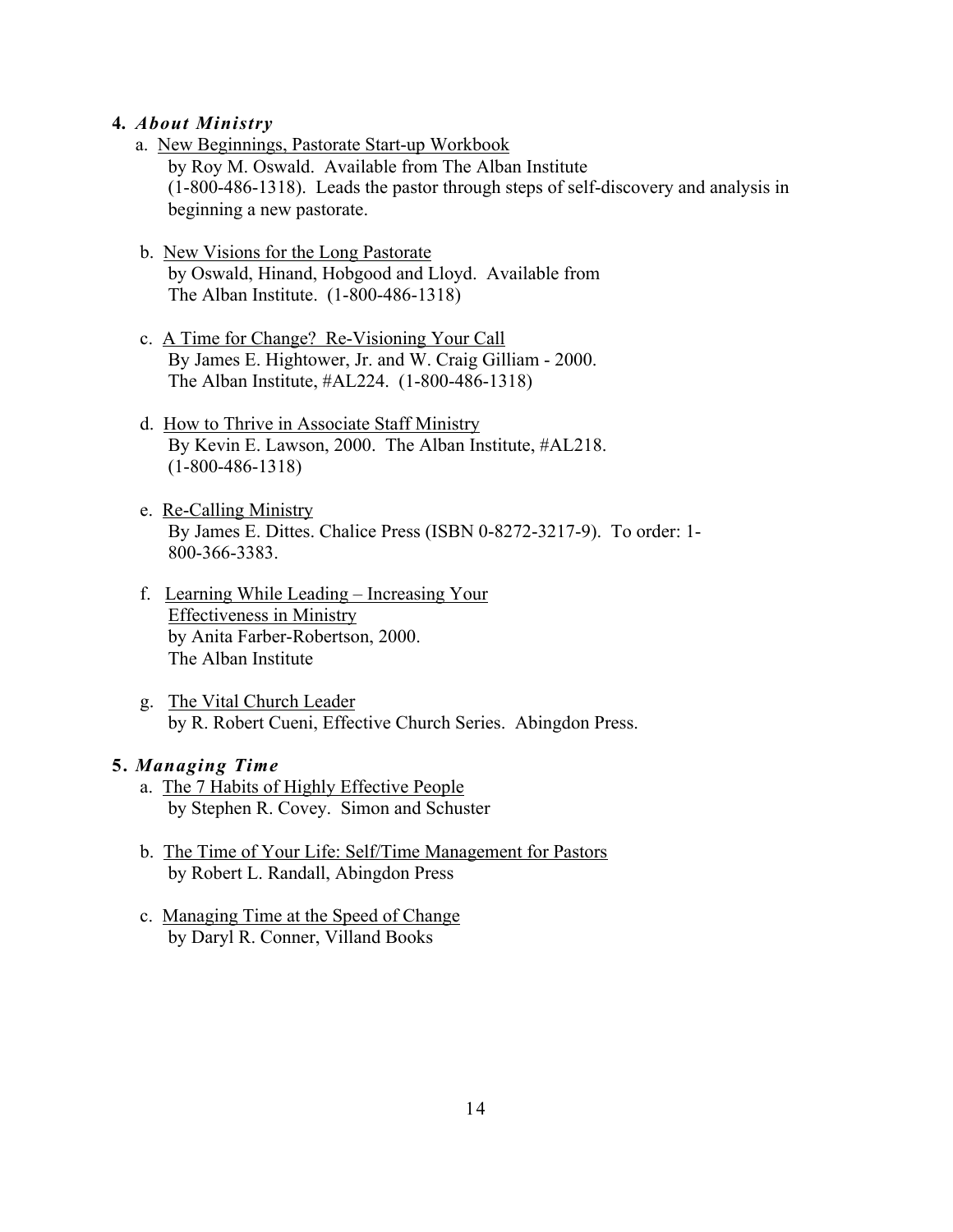#### **6.** *Managing Conflict and Coping with Criticism*

- a.Congregational Conflict: Real-Life Strategies by Speed Leas, The Alban Institute, #AL213
- b.Church Conflict: The Hidden Systems Behind the Fights by Charles H. Cosgrove and Dennis D. Hatfield. Abingdon Press.
- c.Discover Your Conflict Management Style, Revised Edition, by Speed B. Leas. Helps a person learn how she/he handles conflict. The Alban Institute (1-800-486-1318) #AL183
- d.Moving Your Church Through Conflict by Speed B. Leas. The Alban Institute . #AL82
- e.The Care of Troublesome People by Wayne E. Oates. The Alban Institute. #AL154
- f.Managing Church Conflict by Hugh Halverstadt. Westminster John Knox
- g.From Stuck to Unstuck: Overcoming Congregational Impasse by Kenneth A. Halstead. The Alban Institute. #AL194
- h.Clergy Killers: Guidance for Pastors and Congregation Under Attack by G. Lloyd Rediger. Westminster John Knox
- i.Speaking the Truth in Love: How to be an Assertive Christian by Ruth Koch and Kenneth Haugh. Stephen Ministries, St. Louis, MO

#### **7.** *Staying Healthy and Managing Stress*

a.Stress Management for Ministers

by Charles L. Rassleur. Westminster Press, 1982. This is an excellent book written by the Associate Director of the North Central Career Development Center in New Brighton, Minnesota. It offers practical positive steps for coping with and overcoming stress in ministry.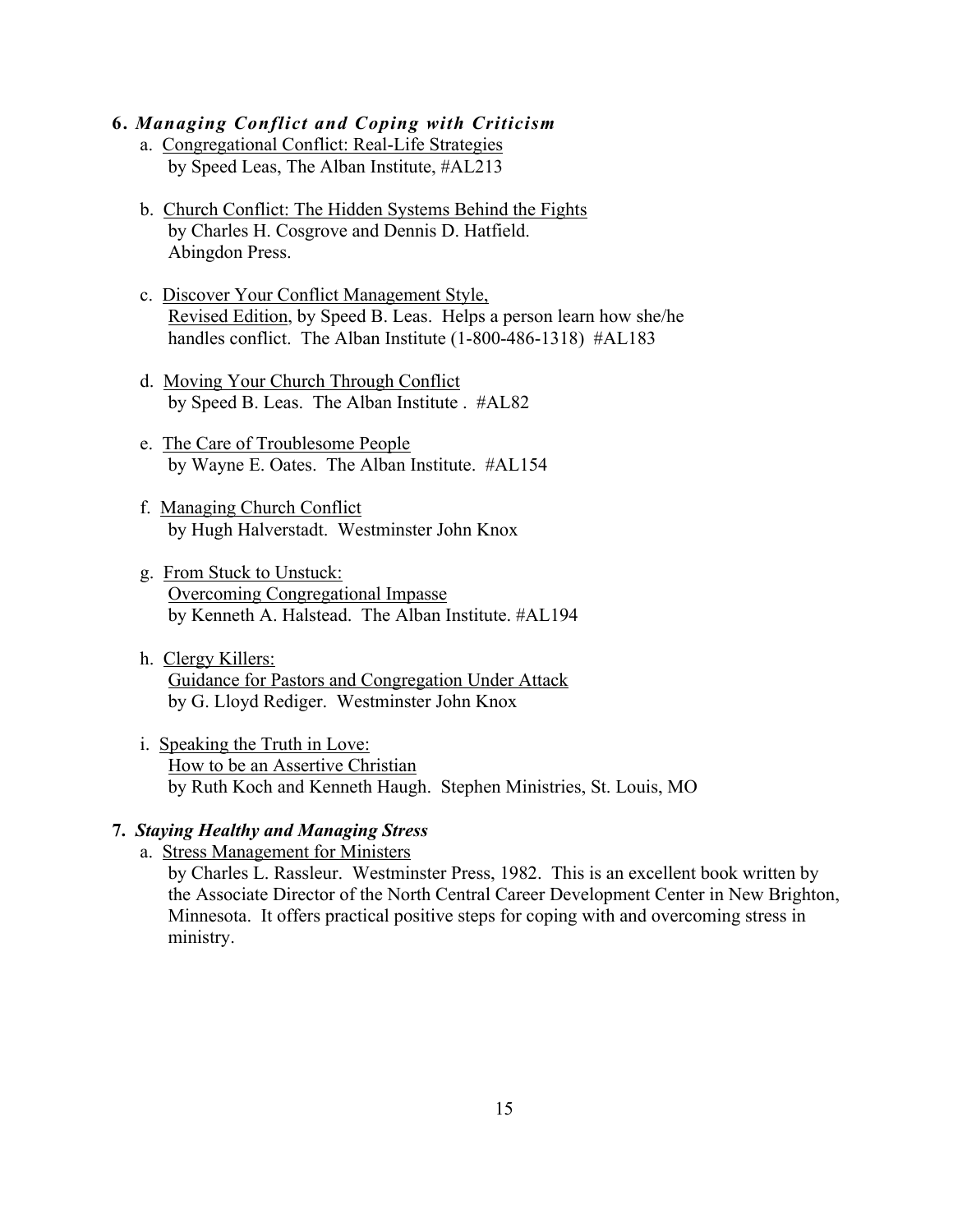b.Positive Addiction

Author William Glasser offers the concept that we can become addicted to positive behavior which develops the character and the body. Such positive addictions can strengthen a person so she/he can overcome negative additions and lead a more integrated and rewarding life. Harper and Row, Publishers, 1976.

- c. Clergy Self Care: Finding a Balance for Effective Ministry by Roy M. Oswald. The Alban Institute, #AL125
- d.Spiritual Wholeness for Clergy: A New Psychology of Intimacy with God, Self and Others by Donald R. Hands and Wayne L. Fehr. The Alban Institute, #AL139

#### **8.** *Salary Review*

- a. The Pension Fund of the Christian Church has the following pamphlets available to assist the PRC in review of salary, allowances and fringe benefits:
	- i. Compensation Planning
	- ii. The Pension Plan for Ministers of the Christian Church and other Church Employees
	- iii. Tax Deferred Additional Benefits
	- iv. Church Wide Health Care Insurance for Ministers and Employees of the Christian Church (Disciples of Christ).

Pension Fund of the Christian Church (Disciples of Christ) 130 E. Washington St., Indianapolis, IN 46204-3659 (317) 634-4504 – E-mail: pfcc1@pension.disciples.org

- b.Christian Church in Nebraska Salary Guidelines. Order from the Christian Church in Nebraska, 1268 South 20 St., Lincoln, NE 68502.  $(800)580-8851$  – E-mail: conebraska@earthlink.net
- c. Check with your own region's office to see if there are any more-localized materials.

## **9.** *Review of Congregational Life*

a.Congregational Profile Form

This survey tool can be used to develop a profile of congregational priorities. Order from Disciples Home Missions, Office of Search and Call, PO Box 1986, Indianapolis, IN 46206-1986.

E-mail: wlynn@dhm.disciples.org.

It is also available as a free downloadable PDF document from the DHM Web-site: www.homelandministries.org.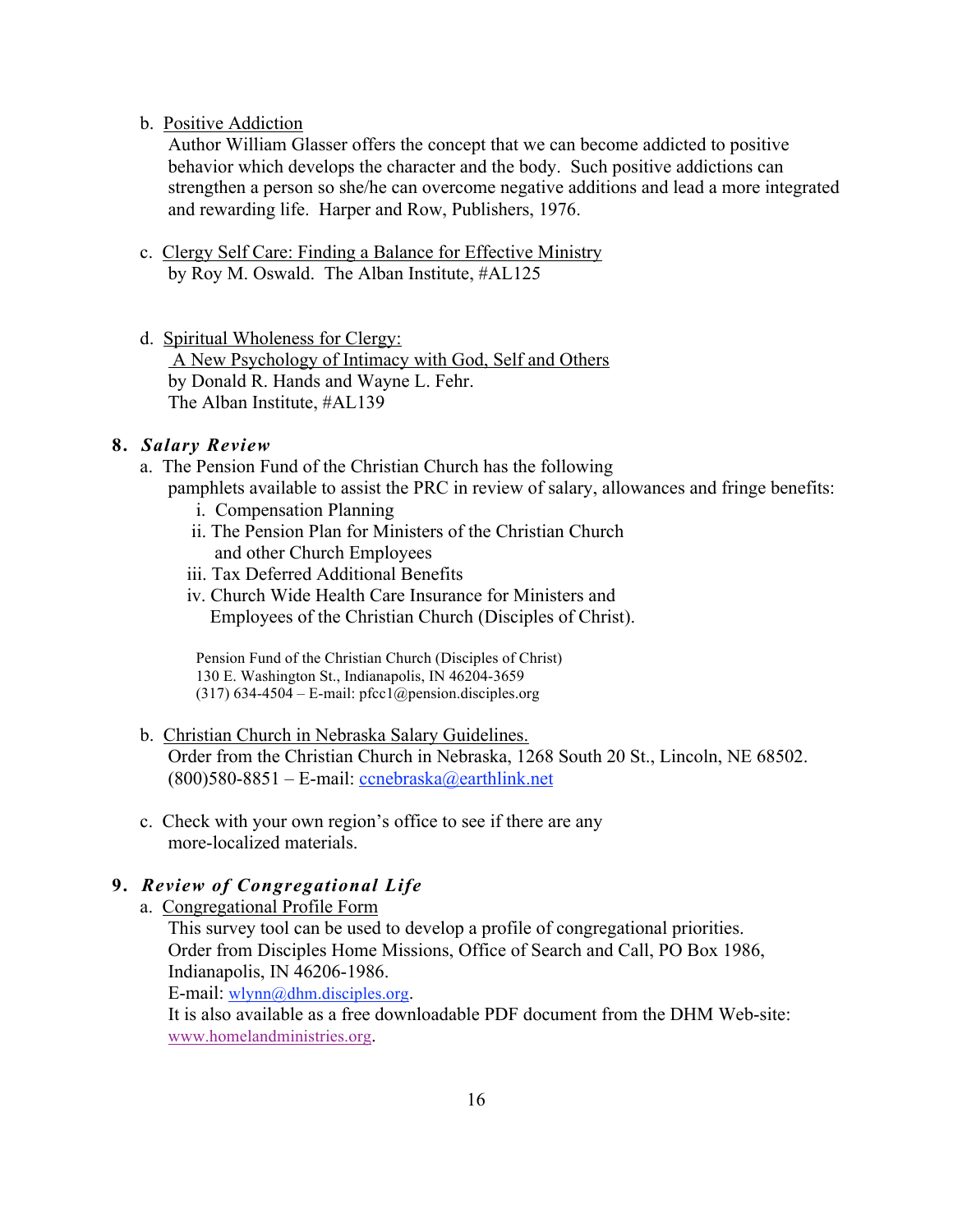b.Church Planning Manual

Published by the office of Church Life and Leadership of the United Church of Christ. It is one of the best manuals to help congregations with their planning processes. Order from United Church of Christ Resources. Phone: 1-800-325-7061.

- c.Discerning Your Congregation's Future: A Strategic and Spiritual Approach by Roy M. Oswald and Robert E. Friedrich, Jr. The Alban Institute. #AL176.
- d. Faithful Planning Workbook: A Guide for Congregations Seeking God's Direction for the Future. Order from Disciples Home Missions P.O. Box 1986 Indianapolis, IN 46206-1986. E-mail: homelandministries@dhm.disciples.org.